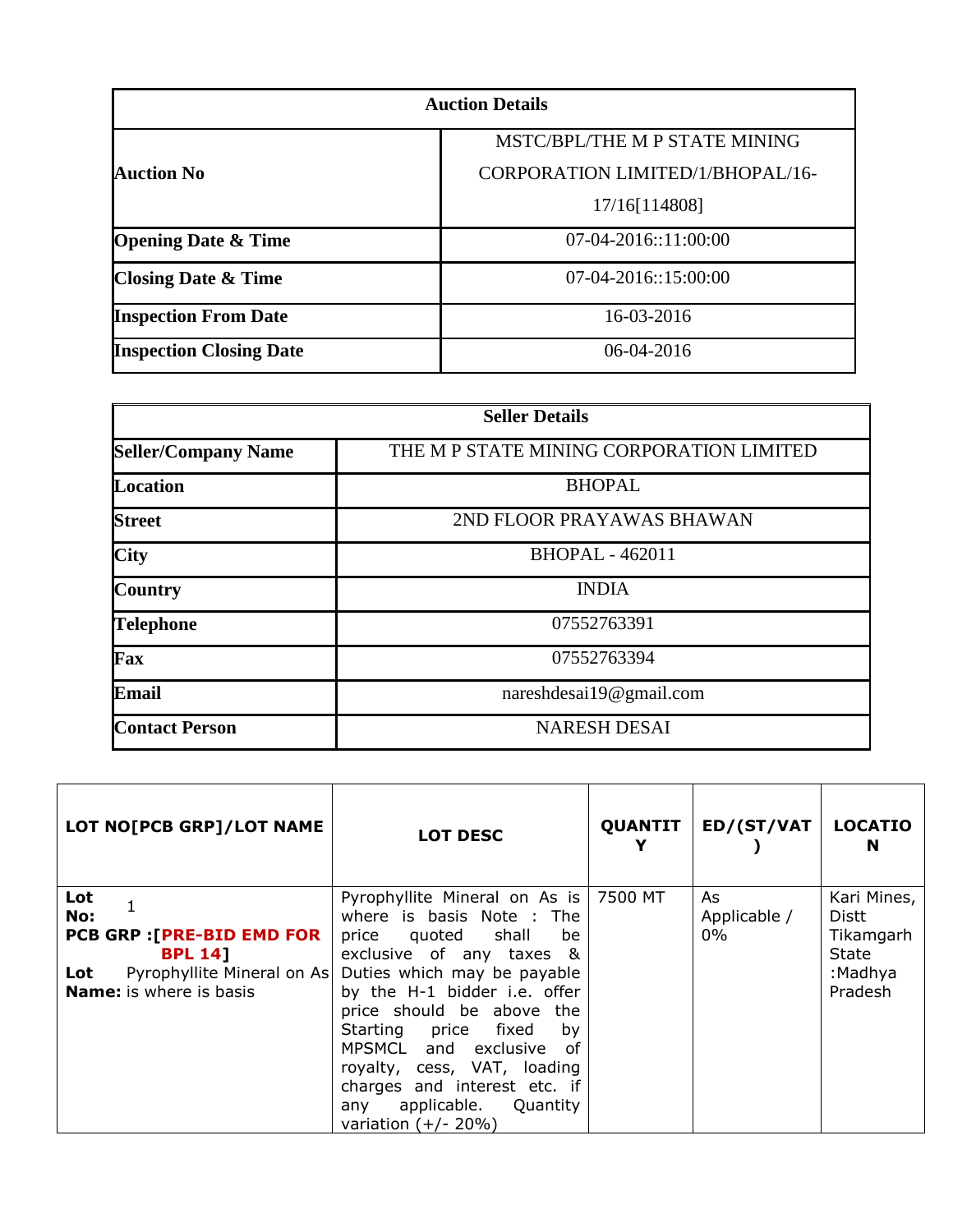# **ELIGIBILITY CRITERIA :-**

**- Total turnover of production/sale of all minerals (including 31 converted into minor minerals) should not be less than 4.00 Cr.(Four Crore) in last three years taking together as per the audited balance sheet.**

**- The bidder has to submit copy of audited balance sheet for the FY 2012-2013, 2013-2014 & 2014-2015 by 01/04/2016.**

**The price quoted by the parties shall be exclusive of taxes and duties which may be payable by the H-1 bidder i.e. offered bid price should be above the Starting price as fixed by MPSMCL and must be exclusive of Royalty, Cess, VAT, loading charges and interest if any applicable etc.(Ref. Clause No.11).**

**- e-Payment & RTGS/NEFT Payment Link available in Buyer's Login: The parties opting net banking mode may please note that the transactions made through net banking mode will be reflected in MSTC's account in T+1 days (Transaction + 1).**

# **PRE-BID REQUIREMENT :-**

(i) FOR PARTICIPATION IN THIS AUCTION BUYERS MUST SUBMIT A PRE-BID EMD OF RS. **25,00,000/=** (TWENTY FIVE LAKH ONLY) WITH MSTC THROUGH E PAYMENT GATEWAY BY RTGS/NEFT ONLY LATEST BY **05/04/2016**

(ii) PRE-BID EMD DEPOSITED AFTER DUE DATE i.e. 05/04/2016 WILL NOT BE ACCEPTED. ONLY THOSE BUYERS WHO SUBMIT THE PRE-BID EMD WILL BE ALLOWED TO PARTICIPATE IN THIS E-AUCTION.

FOR PROCEDURE OF E-PAYMENT BY RTGS/NEFT:

STEPS FOR e PAYMENT GATEWAY :-

STEP 1. - ENTER BUYER USER ID & PASSWORD (BUYER SHOULD ENTER THAT ID ONLY FROM WHICH THEY WILL BID IN AUCTION)

STEP 2. GO FOR ONLINE PAYMENT OPTION OR RTGS/NEFT OPTION (i.e. OFFLINE PAYMENT OPTION)

STEP 3. SELECT THE FOLLOWING OPTIONS OF PAYMENT

# *1. PRE-BID EMD*

STEP 4. SELECT THE REGION/BRANCH OF MSTC

STEP 5. SELECT AUCTION NO.

STEP 6. SELECT LOT NO.

STEP 7. AMOUNT TO BE ENTERED

STEP 8. BUYER HAS TO FIND HIS BANK TO MAKE ONLINE PAYMENT OR SELECT "SUBMITT" BUTTON TO TAKE PRINT OUT OF THE FORM SO FILLED BY THE BUYER AND WITH THAT PRINTED FORM BUYER WILL GO TO HIS BANKER FOR MAKING PAYMENT TO MSTC (NOTE: 1) Buyers are requested to ensure the payment to MSTC from that bank only whose details are registered with MSTC, 2) Form generated for making offline payment will be valid for 3 days only from the date of generation, 3)Separate forms must be generated for different transactions (i.e. rule of one form one transaction should be followed).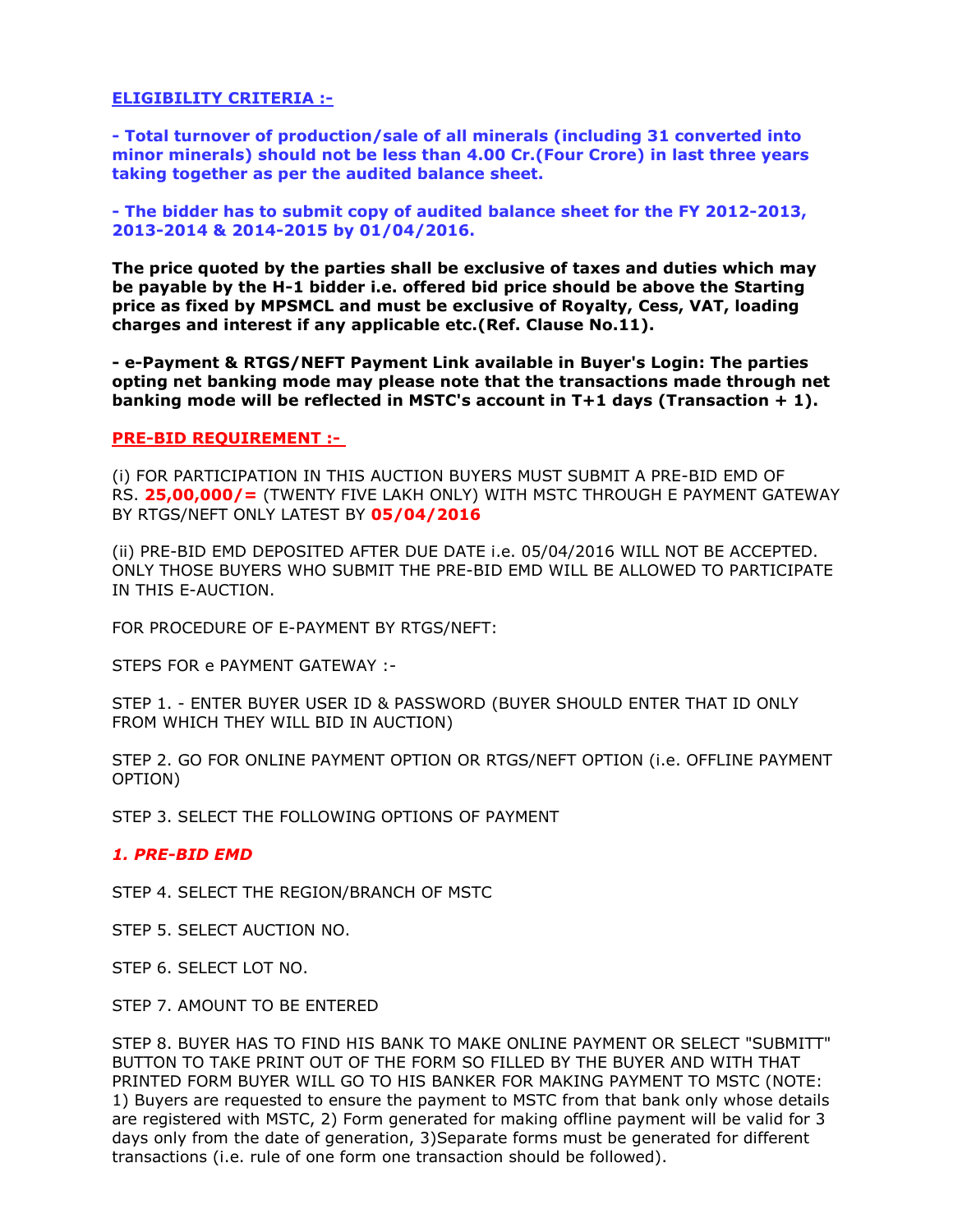# **SPECIAL TERMS & CONDITIONS OF e-Auction [FOR](http://mstcindia.co.in/AttachLotPhoto/Lot_Photo/Photo_15-16_1195_1471752.htm)  [SALE OF "Pyrophyllite](http://mstcindia.co.in/AttachLotPhoto/Lot_Photo/Photo_15-16_1195_1471752.htm) Mineral" Lying at Kari, Distt. Tikamgarh (M.P.)**

**THE e-AUCTION SALE IS GOVERNED BY THE GENERAL TERMS & CONDITIONS (GTC), BUYER SPECIFIC TERMS & CONDITIONS (BSTC) AND SPECIAL TERMS & CONDITIONS (STC) OF THE e-AUCTION. IN CASE OF ANY CONFLICT OR DIFFERENCES AMONG ANY PROVISIONS OF GTC, BSTC & STC, THE PROVISIONS OF STC WILL PREVAIL OVER OTHERS IN THE PARTICULAR e-AUCTION.**

**I. Bidding related details are mentioned in the table below:**

| e-Auction Details          |                                                                                                                                                                                                                                                    |  |
|----------------------------|----------------------------------------------------------------------------------------------------------------------------------------------------------------------------------------------------------------------------------------------------|--|
| <b>Product Description</b> | Pyrophyllite mineral Available at MPSMCL Kari Mines "On as is where is basis"                                                                                                                                                                      |  |
| e-auction Date             | 07/04/2016                                                                                                                                                                                                                                         |  |
| e-auction Time             | 11:00 A.M. to 3:00 P.M.                                                                                                                                                                                                                            |  |
| <b>Supply period</b>       | 1(One) Year (As per ST & C 7.1)                                                                                                                                                                                                                    |  |
| e-auction Quantity         | <b>Pyrophyllite Mineral - 7500 MT approx.</b>                                                                                                                                                                                                      |  |
|                            | (QTY. VARIATION +/- 20%) at the discretion of MPSMCL                                                                                                                                                                                               |  |
| <b>Starting Price</b>      | Pyrophyllite Mineral - Rs.2220/- PMT                                                                                                                                                                                                               |  |
| <b>Pre-Bid EMD</b>         | <b>Rs. 25.00 Lakh</b>                                                                                                                                                                                                                              |  |
| <b>Payment Schedule</b>    | 1) MPSMCL shall notify monthly dispatch schedule in advance by $25th$ of the preceding<br>month. The successful bidder shall make the payment of the entire quantity within 7<br>days of such notification. No piecemeal payment will be accepted. |  |
|                            | 2) On receipt of such payment, The MPSMCL shall issue Release Order for the<br>quantity for which the payment has been made.                                                                                                                       |  |
|                            | 3) Buyer will mandatorily ensure lifting of entire allotted material for the month within<br>that month only to avoid forfeiture of Security Deposit.                                                                                              |  |
|                            | 4) No RO will be released for material for which payment has not been received.                                                                                                                                                                    |  |

**IV. All the bid offers received in the e-Auction will be valid till the issuance of Sale Intimation Letter or 15 days, whichever is later.**

**THE TERMS & CONDITIONS INCLUDING THE LIST OF MATERIAL APPEARING ON THE DATE OF E-AUCTION IS FINAL AND BINDING ON THE PARTICIPANT BIDDERS. THE SAME MAY PLEASE BE DOWNLOADED FOR ANY FURTHER REFERENCE.**

**1. The M.P.STATE MINING CORPORATION LTD. BHOPAL (Contact Person : Shri N.C. Desai , S.DGM (Geology) Bhopal & Shri Nagendra Singh, Manager (Mines) Kari, Mob.9425437094, PH. 0755-2763391/92, FAX No. 0755-2763394 and 07683-244308,. MPSMCL, the Owner/Seller, will be hereinafter referred to as PRINCIPAL.**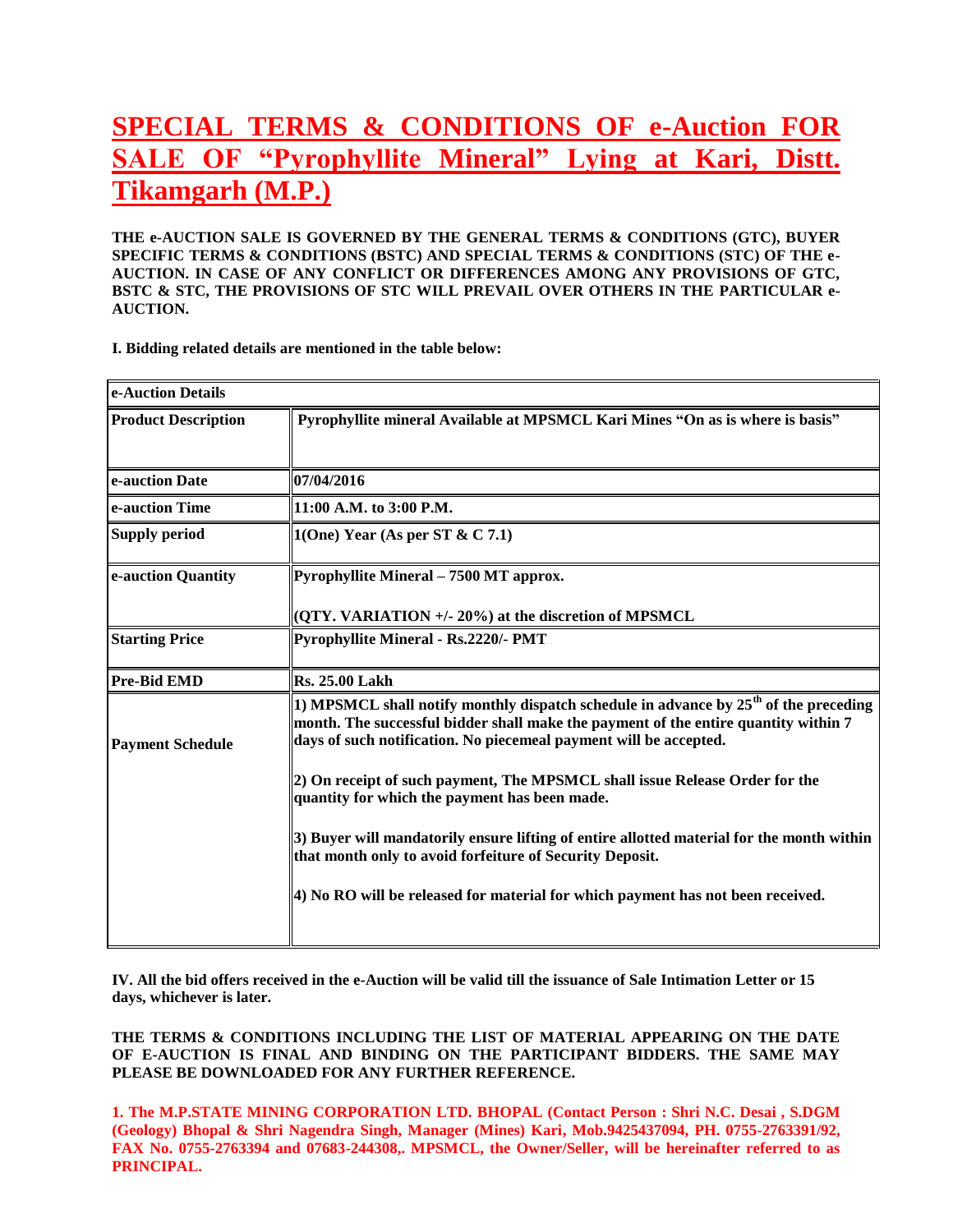**and MSTC Ltd., the Selling Agent of the PRINCIPAL, having its office at Bhopal will be hereinafter referred to as MSTC (Contact Person : Shri S.K.TIWARY, MANAGER, PH.0755-2552241, FAX.4075720). Wherever the word buyer is indicated, it will be referred to as successful bidder.**

**2. The General Terms & Conditions (GTC) as displayed on the MPSMCL Website & e-Auction Website of MSTC shall be constructed to be an integral part of the offer and the Bidder may like to download the same for their record. However, in case of any conflict between the STC and GTC, the STC shall prevail.**

## **(3) MODE OF DESPATCH/LOADING CHARGES:**

**3.1 A. MODE OF DESPATCH:-The material will be for dispatches through road only by trucks/tippers from Kari Pyrophyllite Mines, Kari, Distt. Tikamgarh.**

**B. LOADING CHARGES: - Loading and Transportation to be arranged by successful bidder and entire expenses in this regard are to be borne by them.**

**3.2 Bidders/Buyers will be permitted to visit the Pyrophyllite Mines, Kari except on holidays, during the working hours of all working days between 8:00 AM to 3:00 PM. However Stock Material shall be available for pre-bid inspection from date of e- auction notice till the day preceding the auction date.** 

**(4) Bidding Process:**

**4.1 The registered Bidders shall be required to record their acceptance after login, of the Terms & Conditions of the e-Auction before participation in the actual Bidding Process.**

**4.2 Before participating in e-Auction, bidders are required to satisfy themselves with the quality of & Pyrophyllite mineral being offered for sale.** 

**4.3 The Bidders while bidding shall quote their "Bid Price" above the Starting price PMT of Pyrophyllite mineral in Indian Rupee as base price on Ex-Kari Mines basis, Exclusive of Royalty, Loading Charges, Cess, VAT and interest etc. if any applicable.**

**4.4 Tax/VAT shall be charged extra as applicable. "C" form is acceptable and are to be submitted in advance in the absence of which Release Order shall be issued at prevailing full rate of vat and the difference shall be retained in cash for that particular sale and shall be credited back to the buyer"s account on receipt of "C" form in original.**

**4.5 The date, time and period of e-Auction as notified in advance including closing time on portal of M/s. MSTC Limited shall be adhered to except in the event of force majeure. However, the closing time of e-Auction will be automatically extended up to last Bid time, plus 08 minutes, so that opportunity is given to other Bidders for making an improved Bid.**

**4.6 The Starting price of this e-Auction shall be Rs.2220/- PMT for Pyrophyllite mineral shall be awarded to H-1 bidder at the time of close of the auction subject to approval from MPSMCL. Bidders shall be free to bid above the reserve price. Further the bidder shall offer successive bids (PMT) in the increment of Rs.1/- (Rupees One only) during the normal e-Auction period and the extended period.**

#### **4.7 ADDITIONAL INFORMATION:-**

**1. On receipt of more than one offers, highest bid shall be accepted.**

**2. If only one bid is received in the first invitation and offered price is 10% or more over and above the reserve price, then it may be sanctioned. If such single bid offers less than that or in an event of receipt of no offer, new bids will be invited with the same reserve price.**

**3. Even if single bid is received in the second invitation for e- auction, equal to or above the reserved price, the same may be accepted.**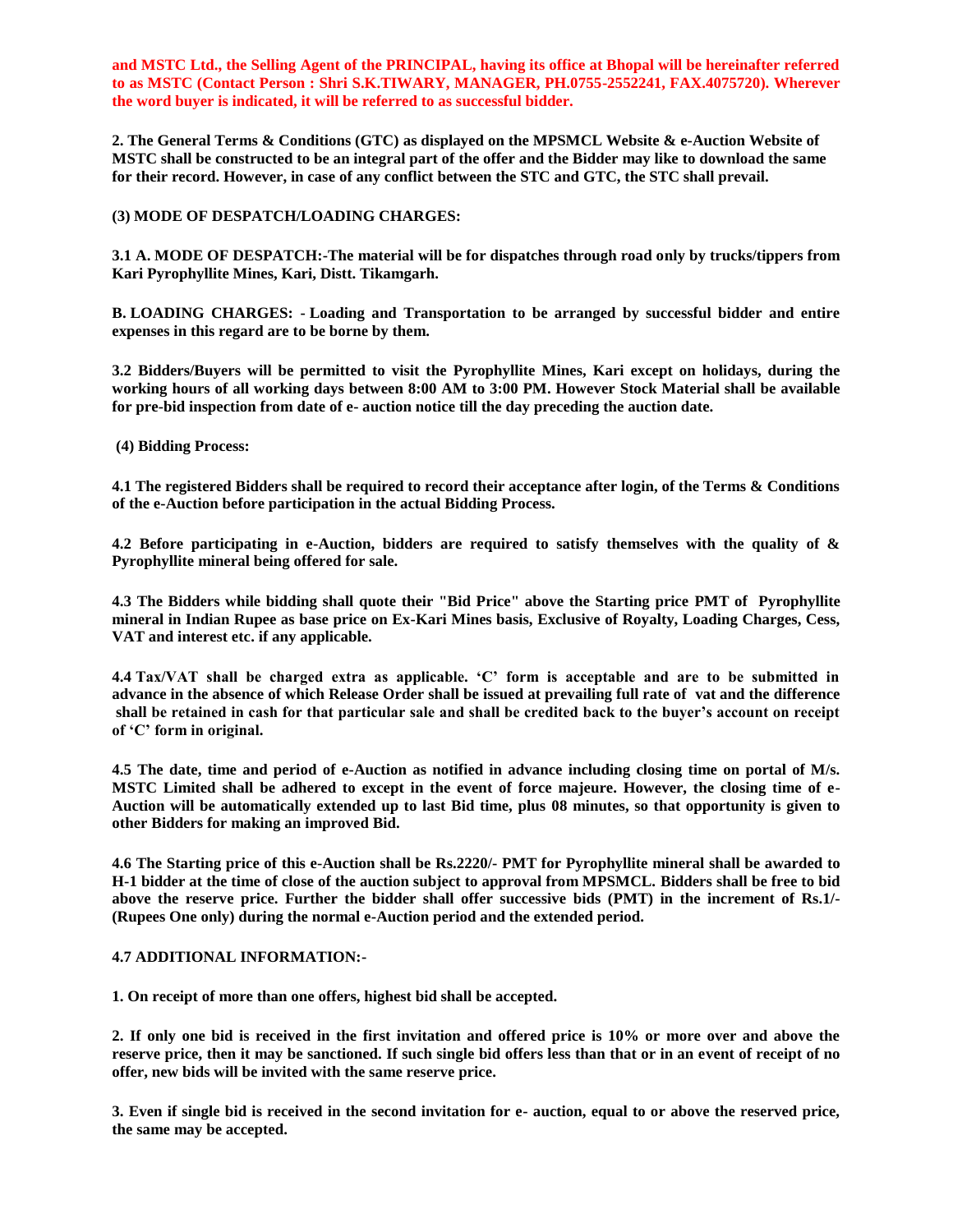**4. On failure of second invitation, reserved price of the mineral may be suitably revised.**

#### **(5) Post e-Auction Process:**

**5.1 Each successful bidder will be intimated through e-mail by MSTC Limited however, it will be the responsibility of the bidder to personally see and download the result displayed on website of M/s MSTC Ltd. (www.mstcecommerce.com) after close of e-Auction.**

**5.2 The successful bidders will be required to deposit value of quantity with MPSMCL strictly as per Clause 7 of the terms of payment after the intimation by MSTC/MPSMCL.**

**5.3 The Pre-Bid EMD Rs. 25.00 Lakhs (Twenty Lakhs) shall not be treated as an adjustment towards material value, but would stand converted into a 'Security Deposit (SD)' for performance of the bidders towards completion of the said transaction and the said SD would be retained with MPSMCL and the same**  will be released without any interest, after the successful lifting of the entire material awarded and to the **satisfaction of MPSMCL.**

#### **(6) Terms of Payment:**

**6.1. Successful bidder/buyer are advised to make payment arrangement as under:-**

**1) MPSMCL shall notify monthly dispatch schedule in advance by 25th of the preceding month. The successful bidder shall make the payment of the entire quantity within 7 days of such notification. No piecemeal payment will be accepted.**

**2) On receipt of such payment, The MPSMCL shall issue Release Order for the quantity for which the payment has been made.**

**3) Buyer will mandatorily ensure lifting of entire allotted material for the month within that month only to avoid forfeiture of Security Deposit.**

**4) No RO will be released for material for which payment has not been received.**

**5) The total quantity (with qty. variation +/- 20% at the discretion of MPSMCL) offered in this e-Auction will have to be lifted by successful bidder within One year from date of intimation by MSTC. Failure to do so shall result in forfeiture of security deposit by MPSMCL as per clause 10.**

**6.2 Refund of Security Deposit: The security deposit would be refunded by MPSMCL, on request of the successful bidder to MPSMCL, only after completion of applicable lifting period and physical lifting of Pyrophyllite mineral after deducting for any loss or damages caused to MPSMCL"s property, while lifting the Pyrophyllite mineral. However, in the event of default in performance by the bidder, the provision of forfeiture of the 'Security Deposit' as stipulated in Clause 10, would be applicable and invoked by MPSMCL.**

**6.3 The Pyrophyllite mineral value as in Clause 7.1 above shall be deposited by way of DD/PO drawn in favour of "THE MADHYA PRADESH STATE MINING CORPORATION LIMITED" payable at Kari. The buyers shall also have the option of making e-Payment through NEFT/RTGS.** 

**The bank details of M/s MPSMCL is:**

# **A/C NAME - THE MADHYA PRADESH STATE MINING CORPORATION LIMITED**

# **BANK NAME – PUNJAB NATIONAL BANK**

**A/C NO. – 1305002100020884**

**IFSC CODE – PNB0130500**

**BRANCH - TIKAMGRAH**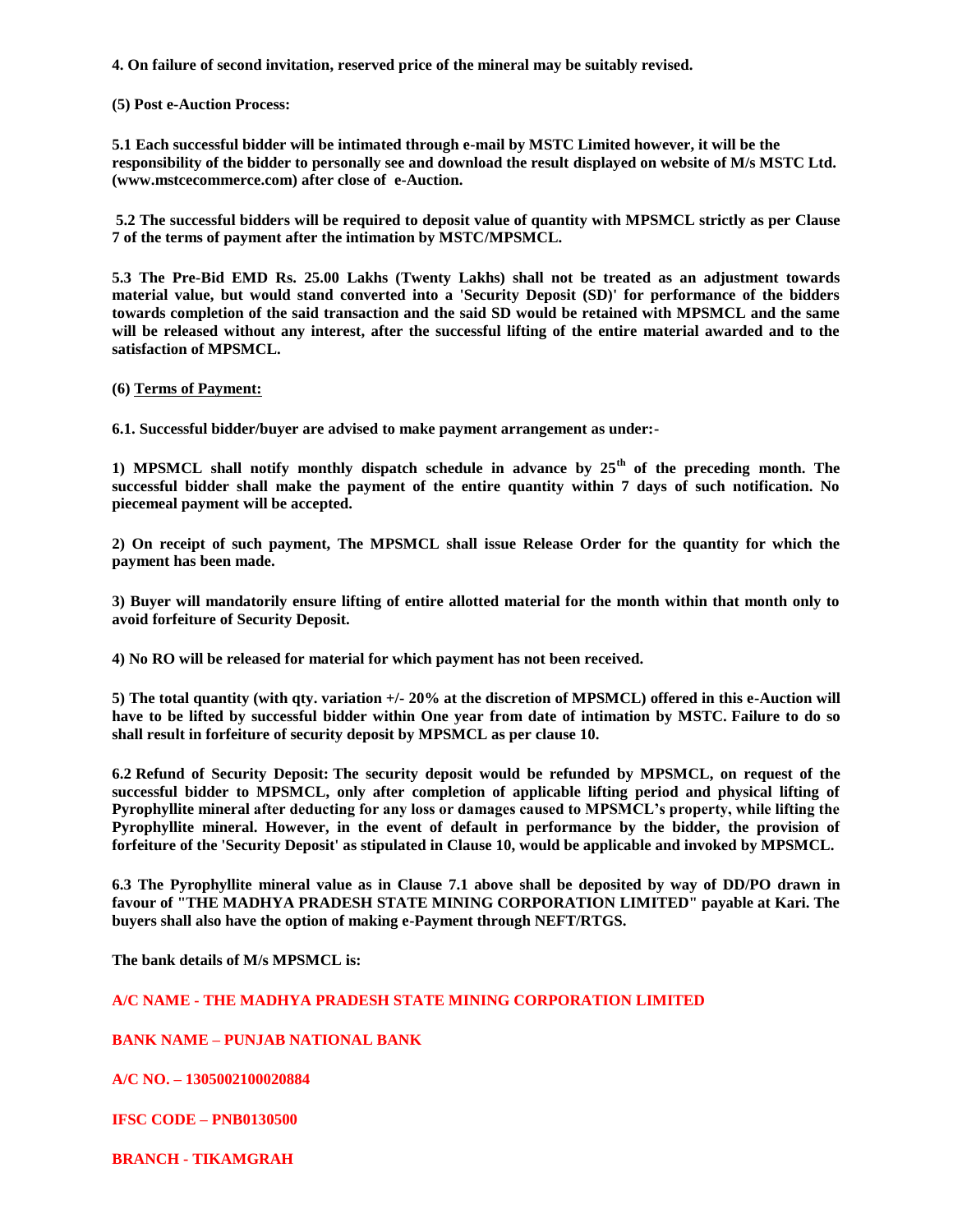## **(7) Procedure of Pyrophyllite mineral Delivery**

**7.1 The delivery period to complete the lifting of the entire bid quantity shall be 1 year from the date of intimation by MSTC/MPSMCL.**

**7.2 MPSMCL shall issue separate Release Orders to the successful bidders in terms of Clause (7) after realization of payment. The Buyer has to submit the option through a Sale / Delivery Order mentioning the destination and the Release Order issued by MPSMCL would indicate the same accordingly along with the destination.**

**7.3 It is the responsibility of the Bidder/Buyer to take delivery of the Pyrophyllite mineral from the mines, strictly adhering to the safety precautions and the provisions of Environment Protection Act. The loading of the Pyrophyllite mineral into the trucks arranged by the buyer"s will be done at his own cost. Transportation of Pyrophyllite mineral to the buyer"s premises shall be the sole responsibility of the buyer only, at their own cost and they shall fully ensure the safety rules as well as prevent any spillage causing pollution issues.**

**7.4 The Quality of the Pyrophyllite mineral will be determined as per the records. The Quantity of the Pyrophyllite mineral for billing and all other purposes will be determined as per net weight recorded at Kari Pyrophyllite mineral mines weigh-bridge or any other place as prescribed by MPSMCL.** 

**(8) Refund of EMD for Unsuccessful bidders: In case of unsuccessful bidders, pre-Bid EMD shall be refunded by MSTC Limited after the e-Auction is over, on the bidder's request. The unsuccessful bidders need to mail their Bank account details for the same at mstcbhopal@mstcindia.co.in.**

**(9) Forfeiture of Security Deposit: The security deposit of the successful Bidders will be liable for forfeiture in the following cases:-**

**9.1 If the successful bidders do not lift the bid quantity within the stipulated period, the security deposit of Rs. 25.00 Lakhs (Twenty Lakhs), would be forfeited.**

**9.2 If the Buyer denies taking the material in writing after issuance of Release Order, security deposit of Rs.25.00 Lakhs (Twenty Lakhs), shall stand forfeited.**

**(10) ROYALTY, TAXES, DUTIES AND CLEAN ENERGY CESS:**

**10.1 Royalty will be extra as applicable from time to time as declared by Central Govt. /Statutory authorities.** 

**10.2 Sales Tax / VAT shall be charged extra as applicable. "C" forms are to be submitted in advance. 3 % CST amount shall be retained in cash till receipt of "C" form.**

**10.3 Any revision in duties, taxes, levies etc. by the Govt. shall be passed on to the buyers.**

**(11) General Terms & Conditions:**

**11.1 The Pyrophyllite mineral procured under e-Auction is for use within the country.**

**11.2 All terms and conditions of Scheme are subject to force majeure conditions as applicable.**

**11.3 Bidders must always ensure to keep their email address valid. In any case Buyers cannot be absolved from fulfilling the responsibility of compliance of any of the terms and conditions herein including payment terms due to non-receipt of emails from MSTC Limited.**

**11.4 Bidders must be extremely careful to avoid any error in bidding (whether typographical or otherwise) and they are fully responsible to check and rectify their bid before submitting their Bid into the live-Auction floor by clicking the "Bid" button.**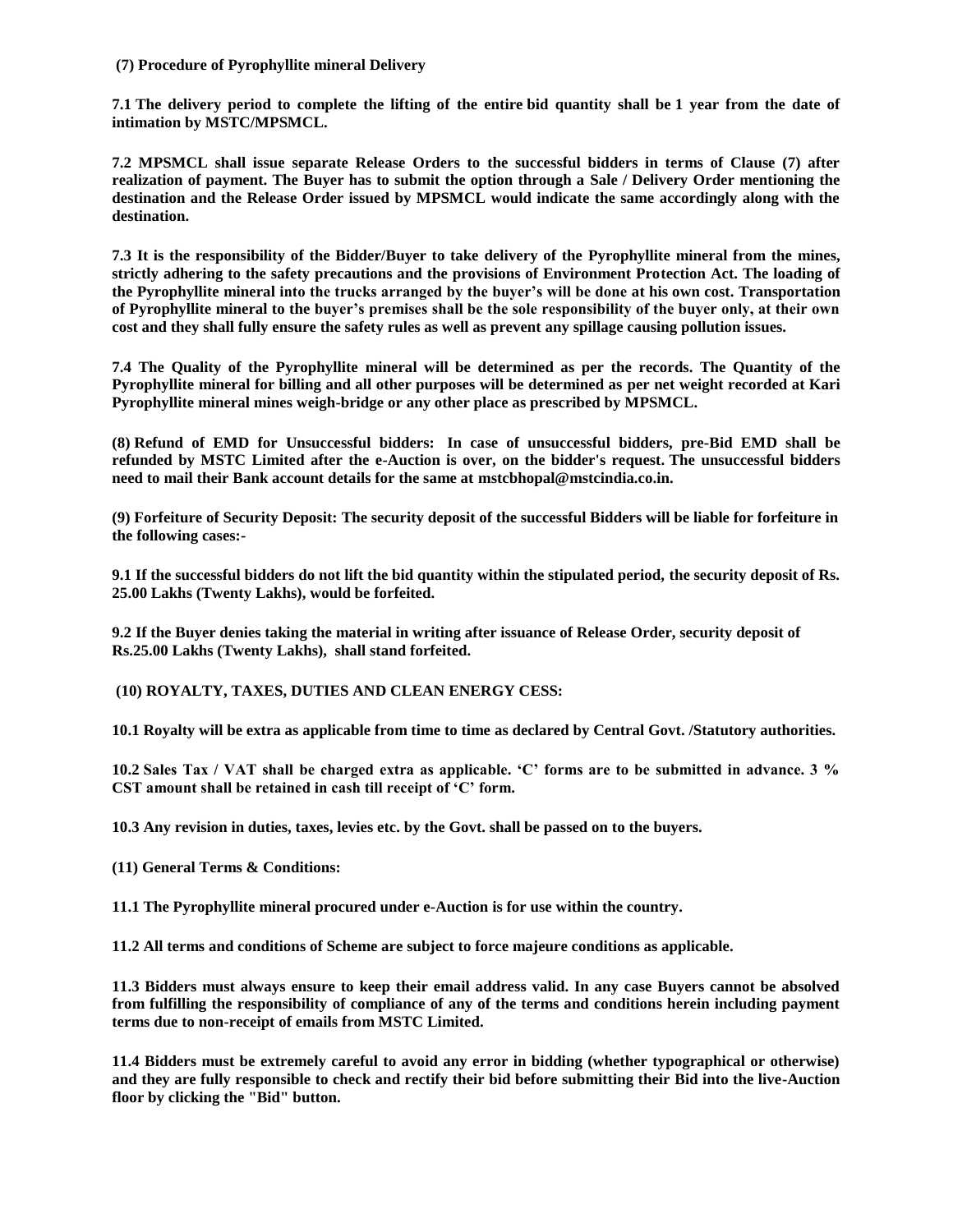**11.5 There is no provision for bidding in decimals. The Bidder shall be solely responsible for all consequences arising out of the bid submitted by them (including any wrongful bidding by them) and no complaint/representation will be entertained by MSTC Limited/ MPSMCL in this regard.**

**11.6 The decision of the Managing Director of MPSMCL in matters related to this e-Auction shall be final and binding on the bidders/Buyers.**

**11.7 Quantity mentioned in notice is only indicative and may undergo a change depending on factors like actual availability of Pyrophyllite mineral.**

**11.8 Notwithstanding anything contained in the e-Auction sale notice or advertisement issued as to description and particulars of material put up for sale, the sale of the Pyrophyllite mineral is on Ex-Kari Mines on "As Is Where Is" and no complaint basis only. MSTC/ MPSMCL Ltd do not give any assurance or guarantee that the material to be delivered will adhere to notice or advertisement or quality/ specification. No claim whatsoever shall be entertained on account of loss of weight due to moisture or on quality grounds. The bidder/buyer shall have to satisfy themselves regarding the quality of Pyrophyllite mineral and make their offer accordingly. No plea of misunderstanding or ignorance of conditions put forth subsequent to any confirmation of sale shall be accepted. The principle of "CAVEAT EMPTOR" (let the buyer be aware) will apply.**

**11.9 The dispatches are on Ex-Mines basis. Claims on Quality or Quantity beyond dispatch point shall not be entertained.**

**11.10 MPSMCL / MSTC Limited reserves the right to cancel the sale of Pyrophyllite mineral under this e-Auction at any stage at its sole discretion without assigning any reason thereof and no party shall have any right whatsoever to raise any claim in that regard on that count.**

**11.11 MPSMCL /MSTC LTD. reserves their rights to amend/modify/reject the auction deal in full/part and reserves the right to further modify/amend and revise the terms and conditions contained herein in full or in part at any point of time and no party shall have any right, whatsoever to raise any claim in that regard on that count.**

**11.12 Sale under each e-Auction shall be an individual, independent, unique and complete transaction.**

**11.13 MPSMCL /MSTC will not be in any way responsible for failure to deliver the material due to cause beyond their control such as strike, lockout, cessation of work by labourers, shortened hours, act of GOD or other causes or other contingencies whatsoever. In case of such force majeure conditions, the period of delivery shall automatically get extended proportionately. The bidder/buyer shall not be entitled to cancel the contract on these grounds.**

**11.14 CONDUCT DURING DELIVERY: Bidder/Buyer shall solely be responsible for movement and proper behavior of their deputies, agents, and laborers within MPSMCL premises. If any damage caused to MPSMCL"s property, the buyer is responsible to make good such damage to the satisfaction of MPSMCL, and the decision of MPSMCL Limited, in this regard shall be final and binding.** 

**11.15 STATUTORY AND SAFETY CONDITIONS: Before commencement of delivery operations, the buyer shall take group insurance for the workers under his control, which will not only cover fatal accidents, but also injuries, which may or may not result in partial or permanent disablement. The copy of cover note for insurance shall be submitted in the MPSMCL"s office.**

**11.16 COMPLIANCE WITH LABOUR LAW AND SAFETY RULES: During the delivery period, the workers employed by the buyer within the mine premises will be governed by the Labour Laws and Rules, Factory Act, Provision of EPF Act 1951 and MPSMCL's Security and Safety Rules as applicable.**

**11.17 ACCIDENTS ETC. TO BUYERS LABOURER: MPSMCL /MSTC will not be responsible at any point of time for any injuries caused to the workers engaged by the buyer due to accident within the Kari Pyrophyllite mineral Project premises or at the place of work and the bidder/buyer will make available transport facility to the accident victims to the hospital and give proper arrangement for medical attention and treatment to his labourers and their representative. The bidder/buyer will be solely responsible for any claim arising out of the employment, injuries to labourers in the course of employment under any statute. It is**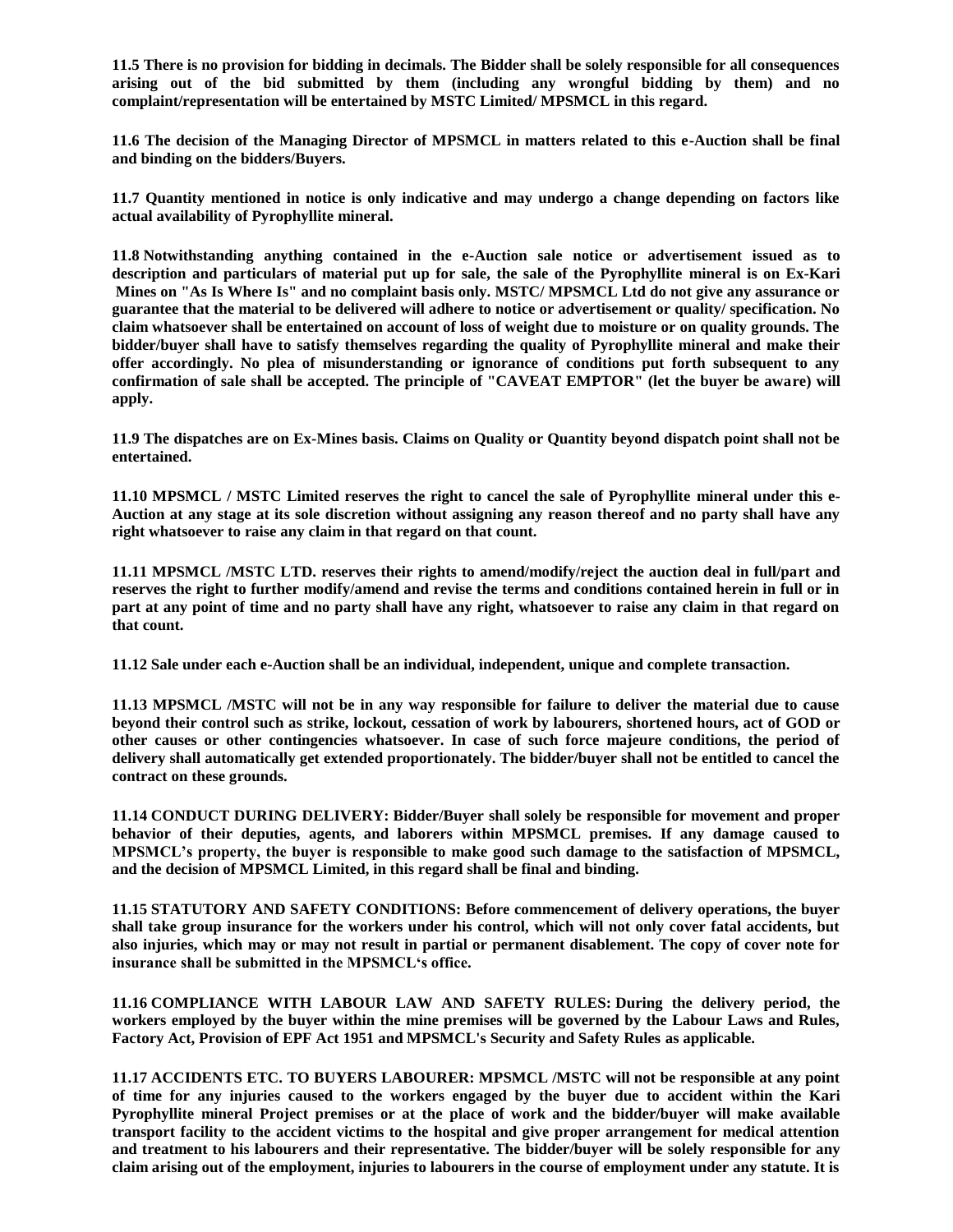**the responsibility of the bidder/buyer to provide necessary safety appliances like hand gloves, helmet, boots etc to the labourers who are engaged for handling of the goods Pyrophyllite mineral.**

**11.18 During delivery, if any of the labourers are found not wearing the proper safety appliances; they will not be permitted to carry out the delivery works and will be sent out of Kari Pyrophyllite mineral Project premises. MPSMCL reserves its right to stop the delivery work, if it is carried out in an unsafe manner.**

**11.19 Bidder/buyer shall arrange their own trucks/dumpers, and shall make their own arrangement for transportation of the material under supervision of authorized official of the MPSMCL.**

**11.20 The authorization for the men and material has to be obtained from the MPSMCL"s authorized officer.**

**11.21 The buyer shall observe all statutory and safety measures. The suggestions given by the Mines Manager/Authorized official of Kari Mines MPSMCL shall be scrupulously followed. All the labourers engaged by the buyer must wear safety kits like helmet, shoes, safety belts, gloves, etc. without which the entry is prohibited.** 

**The buyer has to make his own arrangements for accommodation and canteen facilities for his workers.**

**11.22 BLACKLISTING: If it is found that the bidder/buyer is not following the terms and conditions of payment/delivery or other conditions of the auction and also indulging in any malpractices either himself or by his agents, deputies or observer, such bidder/buyer are liable to be blacklisted and appropriate action will be taken as deemed fit by MPSMCL /MSTC.**

**11.23 No interest will be paid to the bidder/buyer on the amount paid or deposited by him and on the amount refundable to him, if any.**

**11.24 Removal, loading and transportation of Pyrophyllite mineral will be allowed with the specific permission obtained from MPSMCL's officers authorized by Kari Mines MPSMCL. The safety precautions and procedures shall be stringently followed by the buyer.** 

**11.25 No Delivery of material will be given on holidays observed by MPSMCL. All deliveries will commence from 7:00A.M. and close at 3:00 P.M. MPSMCL may change the delivery time of material depending upon the site conditions. The bidder/buyer should intimate in writing in advance as to when vehicle will come for taking out the materials. The Lorries authorized by the officer-in-charge of Kari Weighbridge alone will be permitted inside the Mines area for loading of the material. For the entry of vehicles in the Mines area, which is covered in the project area, the statutory obligations like valid driving license, road tax details, brake check up clearance, etc. shall be submitted to the officer authorized by the Manager Kari Mines MPSMCL and their permission is to be obtained. If the bidder/buyer comes without prior written intimation and permission as above, the MPSMCL Ltd has got the right to return the vehicle without loading and bidder/buyer cannot claim for any loss towards the same. The loaded trucks/dumpers shall be permitted to move out of the Mines area after Weighment and completion of formalities at Weighbridge, Kari Mines MPSMCL. After loading of Pyrophyllite mineral if the gross weight is found more than the permitted weight, the vehicle will be sent back for unloading the excess quantity to Stock Yard. If it is less, the vehicle can go for reloading the balance quantity. The spillage of Pyrophyllite mineral from the Truck near the weigh bridge shall be cleared by the buyer then and there. The empty trucks shall also be fully cleared by the buyer before taking weight.** 

**Note:- Apart from terms and conditions mentioned here, the buyer shall also be bound by the terms and conditions mentioned in the Release Order.**

**11.26 The material will be delivered only to the successful bidder/buyer or to their authorized representatives. If the successful bidder/ buyer desires to authorize a representative or an agent for delivery, in such case the bidder/buyer shall produce suitable authorization letter authorizing his representative or agent to lift the materials from MPSMCL"s premises.**

**11.27 Employees of MPSMCL /MSTC are not eligible to participate or to represent on any ones behalf in the e-Auction.**